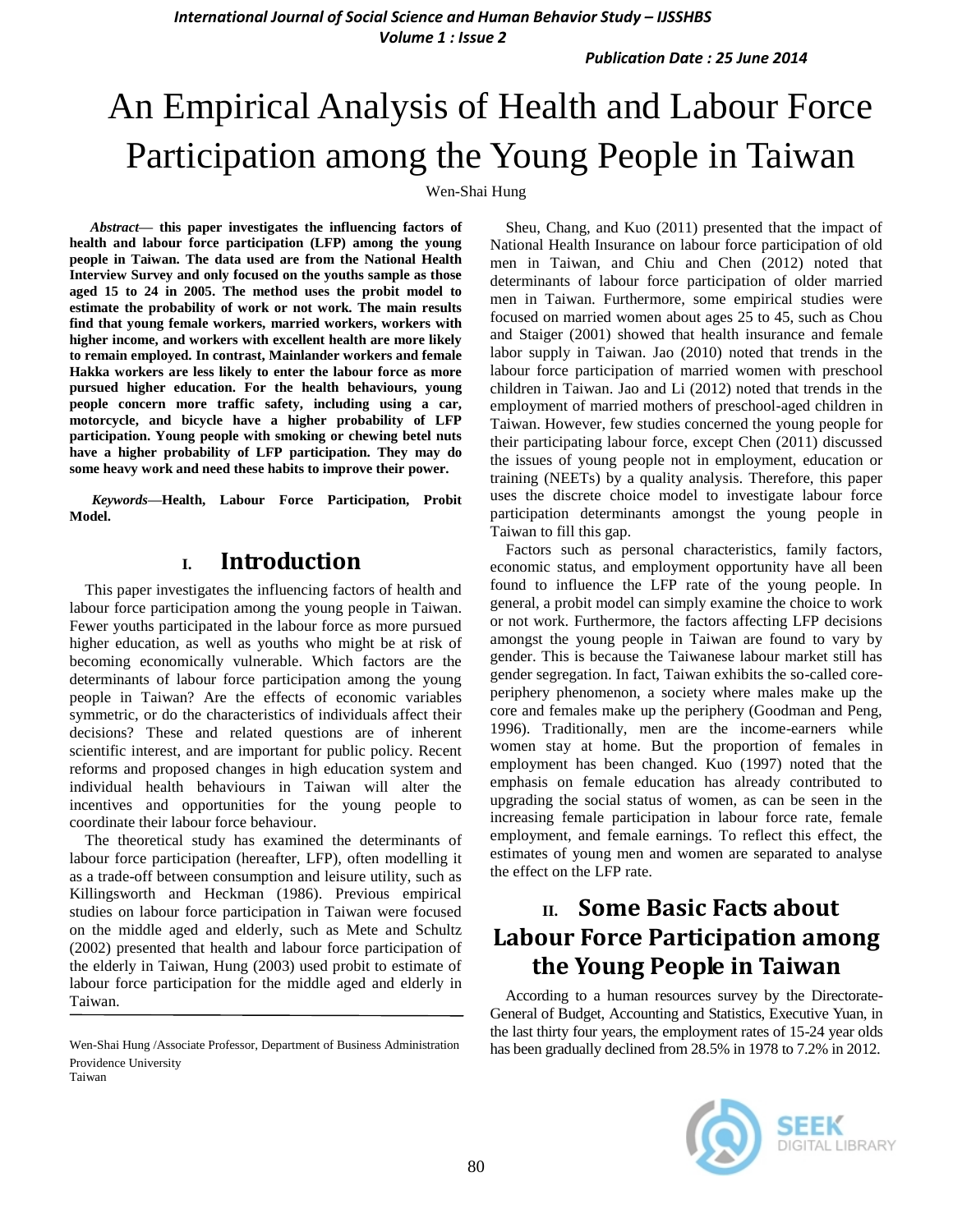#### *Publication Date : 25 June 2014*

In particular, the participation rate of workers aged 15 to 19 decreased from 13.5% in 1978 to 1.1% in 2012, and the aged 20 to 24 decreased from 14.9% in 1978 to 6.1% in 2012. During the same period and for the same age group, the participation rate of females are always large than males. These trends suggest that most young workers prefer to delay for entering the labour market. Female young workers have a relatively higher participation rate in employment. This raises interesting questions about the relationship between the labour force behaviour of male and female workers amongst the young people. Which factors are the determinants of labour force participation behaviour? Are the effects of economic variables symmetric, or do the characteristics of individuals affect their decisions? Except the educational reasons, we are interested to concern more health behaviours amongst the young people, including their health risk behaviours and health enhancing behaviours.

### **III. Methods**

### *A. Data Source*

The data used are from the National Health Interview Survey (hereafter, NHIS) in 2005. The NHIS survey collected information on demographic and socio-economic characteristics, the utilization of health services, health behaviors, health status, and the limitation of activity of the population in Taiwan. A total of 30,680 sampled individuals completed the questionnaires, representing a completion rate of 80.59%. In this analysis, the sample was restricted to individuals aged 15 to 24 years. In total, the effective sample size comprised 3413 individuals, of whom 1826 were males and 1587 females.

### *B. Variables Specification*

#### Dependent Variable

The employment variable is a binary variable in the probit model which equals one if the individual is employed at the time of the interview and zero if the individual is unemployed or out of the labor force (Maddala, 1983).

#### Explanatory Variables

Explanatory variables include personal characteristics, family factors, economic factors, health status, and health behaviours. The Age variable only focuses on the ages from 15 to 24 for the young people in Taiwan. The Gender variable is coded 1 for female and 0 for male. Regarding the Race or Ethnicity groups, the codification in the NHIS survey has four groups, namely Race1 (Fujianese), Race2 (Hakka), Race3 (Mainlander), and Race4 (Aboriginal). The Education variable is coded into four levels according to the number of years of schooling, namely Edu1 (1 to 6 years), Edu2 (7 to 12 years), Edu3 (13 to 17 years) and Edu4 (17 and over years).

Regarding the marital status factor, this includes Marit1 (married), Marit2 (single), and Marit3 (divorced or separated) variables. For the economic factors, the NHIS has divided the family income into 7 categories, where the lowest income level is under NT\$30,000 per month and the highest level is more than NT\$200,000 per month. The income variable which denotes the family income by Logy is included in the model.

The self-assessment of health has five levels: Health1 (poor), Health2 (average), Health3 (good), Health4 (very good), and Health<sub>5</sub> (excellent). Furthermore, for the health behaviours, including health risk behaviours, such as Safety1 (using safety belt for driving a car equals 1, and 0 otherwise), Safety2 (using safety helmet for driving a motorcycle equals 1, and 0 otherwise), Safety3 (using safety helmet for driving a bicycle equals 1, and 0 otherwise), Drinking (with drinking habit equals 1, and 0 otherwise), Smoking (with smoking habit equals 1, and 0 otherwise), Betel (with chewing betel nuts habit equals 1, and 0 otherwise); and health enhancing behaviour, such as Physical (with physical working equals 1, and 0 otherwise), and Exercise (with exercise habit equals 1, and 0 otherwise). All above dummy variables are included in the model. All above dummy variables are included in the model. A full definition of the variables and summary statistics of the sample are given in Table 1.

### *C. Estimation Methods*

This section seeks appropriate ways to measure the effects of the determinants of labour force participation (LFP) among the young people in Taiwan. LFP research has commonly used global question such as, "Are you presently working?" Therefore, the model follows Jenkins (1992) and uses a probit model to estimate the probability of working or not working. The impact of gender on LFP decisions is also considered.

Let represent the labour force participation choice (if employment, 0 otherwise) and let the two outcomes be described by the state-specific utilities:

$$
U_{y=1}^* = x^{\prime} \beta_1 + u_1 \tag{1}
$$

$$
U_{y=0}^* = x^2 \beta_0 + u_0 \tag{2}
$$

Where x represents a common set of control variables,  $\beta_0$ and  $\beta_1$  are vectors of unknown parameters,  $u_0$  and  $u_1$ represent unobservable (state-specific) taste components. Under this characterization, an individual will choose to participate if the utility to be enjoyed when working (denoted  $U^*_{y=1}$  ) exceeds the utility to be gained when not working (denoted  $U^*_{y=0}$ ). A potential labour force participant will decide to work if  $U_{y=1}^* > U_{y=0}^*$ , and therefore the decision to work  $y=1$  ( $U_{y=1}^* - U_{y=0}^* > 0$ ). consequently the observation

rule (1) and (2) can be rewritten as:  
\n
$$
y = 1 (U_{y=1}^{*} > U_{y=0}^{*})
$$
\n
$$
= 1 (x' \beta_{1} + u_{1} > x' \beta_{0} + u_{0})
$$
\n
$$
= 1 [(u_{1} - u_{0}) > -x'(\beta_{1} - \beta_{0})]
$$
\n(3)

Clearly, both sets of parameters  $\beta_0$  and  $\beta_1$  cannot be identified. However, the difference  $\beta_1 - \beta_0$  can be identified, and implicitly parameterise the choice model as:  $y = 1 (y^* > 0)$  where  $y^* = x (\beta_1 - \beta_0) + (u_1 - u_0) = x \beta + u$ . Maximum likelihood estimation considers the probability of

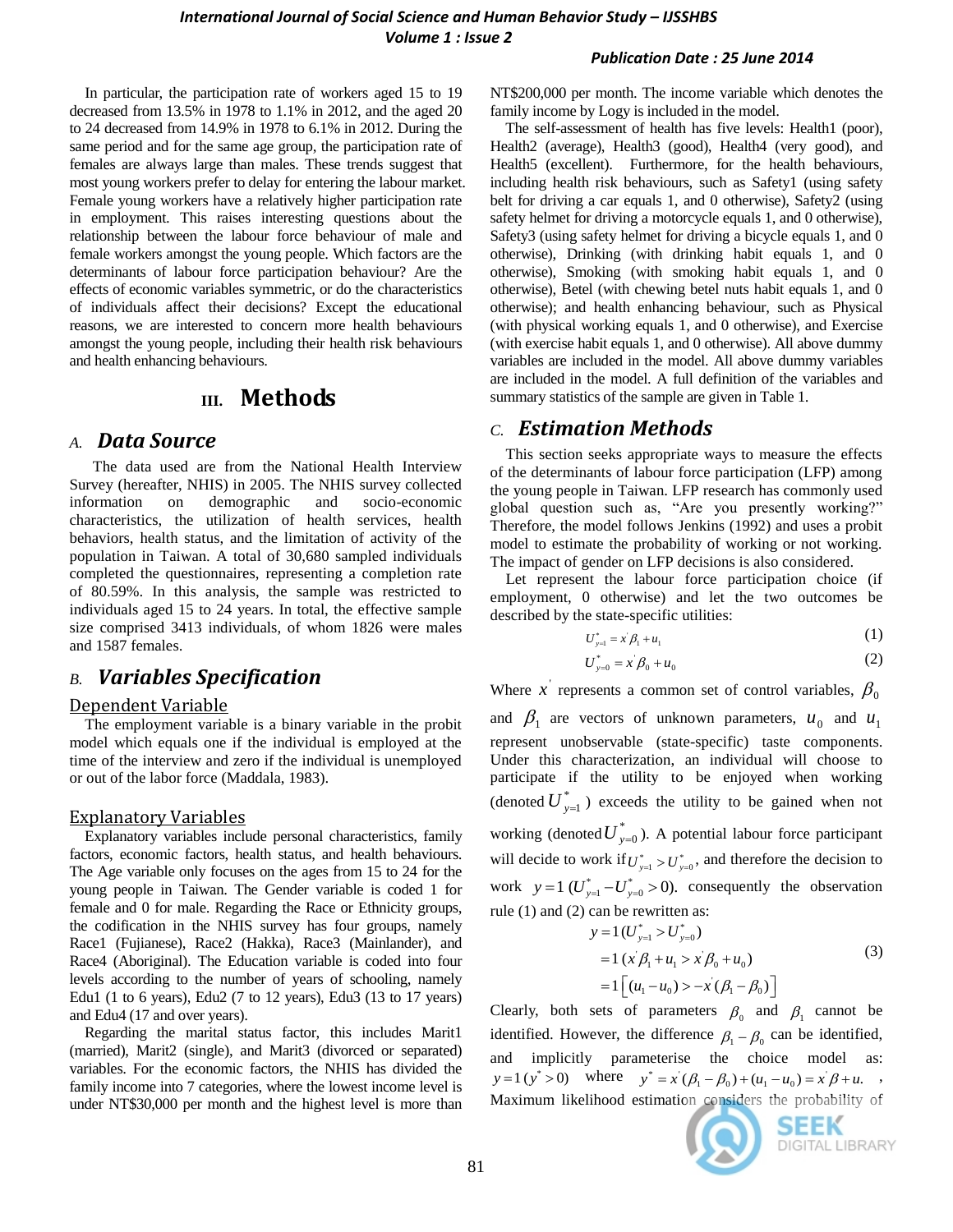observing a sample of behavioural outcomes and characteristics. Consider a sample of *n* observations  $\{y_i, x_i\}$ drawn at random from a population, where  $y_i$  is binary. Assuming the observability criterion  $y_i = 1$  ( $y_i^* > 0$ ) for a latent variable equation of the form  $y_i^* = x_i \beta + u_i$ , and, assuming that the distribution of  $\mu_i$  is standard normal and independent across observations, MLE solves for the parameter vector  $\beta$ which is most likely to have generated the data  $\{y_i, x_i\}$ . For any vector  $\beta$ , the probability of observing the outcomes  $y_i$ 

conditional on the data 
$$
x_i
$$
 is  
\n
$$
L(\beta | x_i) = \prod_{i=1}^n \Pr(y_i = 0 | x_i; \beta)^{1-y_i} \cdot \Pr(y_i = 1 | x_i; \beta)^{y_i}
$$
\n(4)

Taking a natural log to obtain:

$$
\begin{array}{ll}\n\text{as a natural log to obtain:} & \text{is} \\
\text{so} & \text{so} \\
\ln L(\beta | x_i) = \sum_{i=1}^{n} \left[ (1 - y_i) \cdot \ln \Pr(y_i = 0 | x_i; \beta) + y_i \cdot \Pr(y_i = 1 | x_i; \beta) \right] & \text{for} \\
\text{for} \\
\text{if } (5) \text{ as } \n\end{array}
$$

For the probit model, the following conditions for probability have:

$$
Pr(y_i = 1 | x_i; \beta) = \Phi(x_i; \beta)
$$
 (6)

$$
\Pr(y_i = 0 | x_i; \beta) = 1 - \Phi(x_i; \beta)
$$
 (7)

where  $\Phi(x)$  is the standard normal cumulative distribution function. Substituting the above into (5) gives a conditional likelihood function of the form:

$$
\ln L(\beta | x_i) = \sum_{i=1}^n \{(1 - y_i) \cdot \ln[1 - \Phi(x_i/\beta)] + y_i \cdot \ln \Phi(x_i/\beta)\}.
$$
 (8)

The first-order condition requires that:

$$
\frac{\partial \ln L(\beta | x_i)}{\partial \beta} = \sum_{i=1}^{n} \frac{\left[ y_i - \Phi(x_i \beta) \right]}{\Phi(x_i \beta) \cdot \left[ 1 - \Phi(x_i \beta) \right]} \cdot \phi(x_i \beta) \cdot x_i = 0. \tag{9}
$$

yielding the ML estimate  $\tilde{\beta}$ .

## **IV. Empirical Results**

Table 2 shows the coefficients estimates of LFP by the Probit model. From the results based on these estimates, the probability of LFP can be calculated for the benchmark individual and for other individuals with different demographic circumstances.

First, for the benchmark individual in the overall sample, all explanatory variables take a value of zero. The benchmark individual in all cases is an unmarried Fujianese man with primary school education, who is in low income and poor health status, with higher risk health behaviours, without smoking, without chewing betel nuts, with physical job, and usually doing exercise. This benchmark value is reflected in the constant variable in Table 2, where the probability is

$$
Pr(y_i = 1 | x_i; \beta) = \Phi(-2.882) = 0.002.
$$

The effects on the probability of LFP can also be worked out for different demographic circumstances (Duncan, 2000). Holding other factors equal, how does the employment probability change for female workers and Mainlander workers? This situation models changes in the probability of LFP for female workers:

### *Publication Date : 25 June 2014*

 $Pr(y_i = 1 | x_i; \beta) = \Phi(-2.882 + 0.299) = 0.005.$ 

That is, female workers will increase the probability of LFP from 0.002 to 0.005. This implies that female workers have a higher probability of LFP as shown in Table 2. The second situation presents the probability of LFP change for Mainlander workers, keeping other variables constant:

$$
Pr(y_i = 1 | x_i; \beta) = \Phi(-2.882 - 0.291) = 0.0008,
$$

That is, Mainlander workers will decrease their probability of working from 0.002 to 0.0008, holding other variables equal. Therefore, if the estimated coefficients are positive, the probabilities of LFP increase. If the estimated coefficients are negative, then the probabilities of LFP decrease.

Furthermore, Table 3 also indicates marginal effect estimates that female workers have a probability of LFP which is 10.7 percentage points higher than males. The traditional social values may have been changed for the modern young females and tend to carry out outside work and often abstain from working domestic the home. Next, the marginal effect estimates indicate that, holding other variables equal, Mainlander workers have a probability of participation that is about 10.3 percentage points lower than Fujianese workers as shown in Table 3.

# **V. Conclusion**

This paper aims at contributing to understanding the determinants of labour force participation by using probit model to investigate the influences on work or not work. The impact of gender is also considered on the decision of LFP. The results confirm that personal and family, economic, and health behaviour factors are all important determinants of labour force participation amongst the young people in Taiwan.

For the personal and family factors, young female workers, married workers, workers with higher income, and workers with excellent health are more likely to remain employed. More importantly, by comparing the participation rate of male and female workers, we find that young female workers have a higher probability of participation than males, other things being equal. The possible reasons include the restrictions of cultural attitudes to work or differences in family support arrangements. For example, there has been sex-discrimination against females in access to receive a high education and to participate in work as earlier as possible in Taiwan. Hence, sex-discrimination in the labour market means that for the jobs available to young female workers relatively high. Furthermore, for the race factor, Mainlander workers, female Hakka workers are less likely to enter the labour force as more pursued higher education. For the marital status factor, most married workers have a greater financial responsibility for their family and have a higher probability of participation, particularly for men.

Health behaviours have significant effects on labour force participation. For instance, this paper highlights the finding that young people concern more traffic safety, including using a car, motorcycle, and bicycle have a higher probability of LFP participation. Young people with smoking or chewing betel nuts have a higher probability of LFP participation.



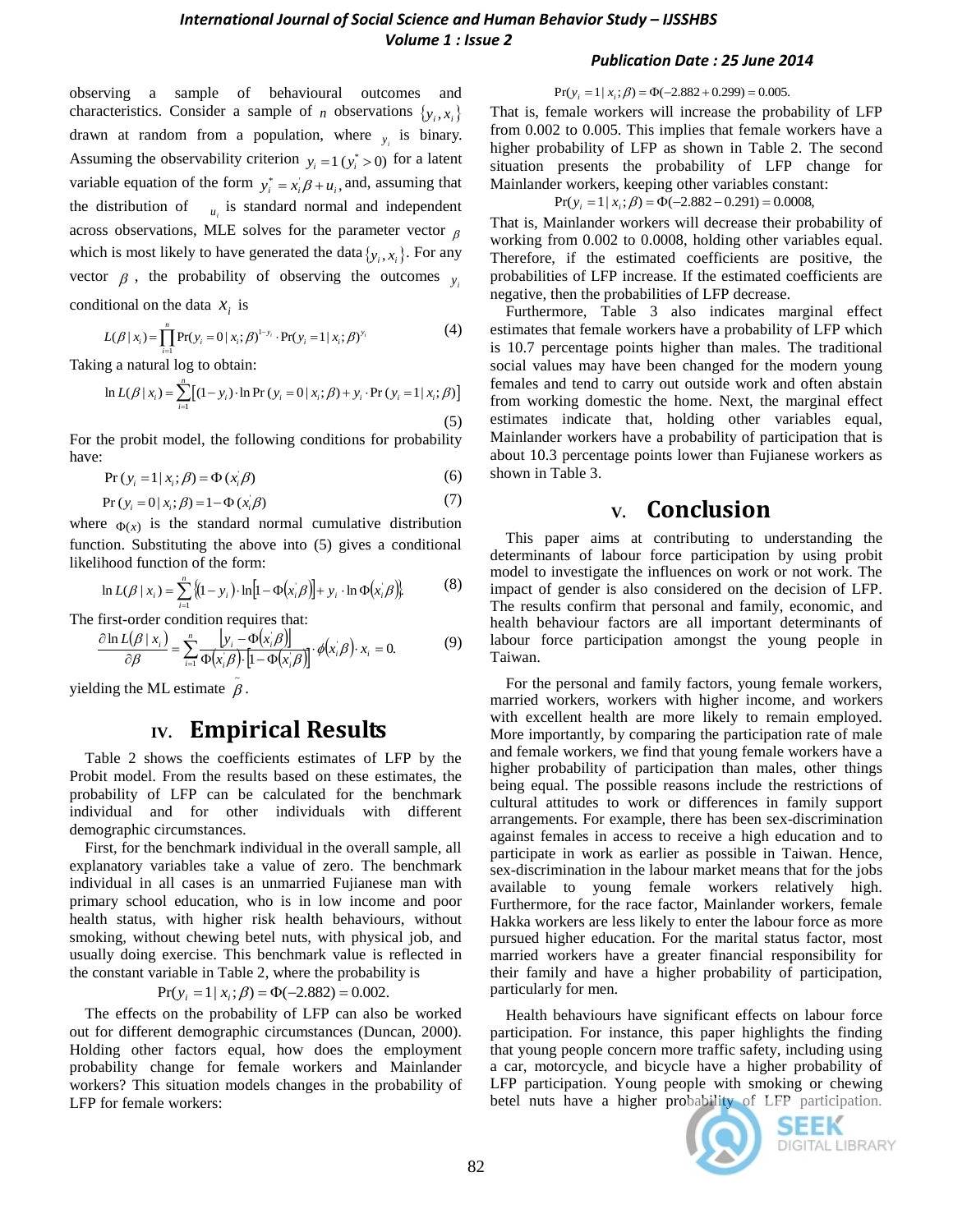### *International Journal of Social Science and Human Behavior Study - IJSSHBS Volume 1 : Issue 2*

### *Publication Date : 25 June 2014*

Perhaps, they do some heavy work and need these habits to improve their power.

l,

#### **Table 2 Probit Coefficient Estimates of LFP**

|           |                                                                        |        |            | Sample<br>Variables                                                                                                                                          | Overall<br>Coef.<br>Std. Err.                                                                                                                      |       | Females<br>Std. Err.<br>Coef. |       | Males<br>Coef.<br>Std. Err. |       |
|-----------|------------------------------------------------------------------------|--------|------------|--------------------------------------------------------------------------------------------------------------------------------------------------------------|----------------------------------------------------------------------------------------------------------------------------------------------------|-------|-------------------------------|-------|-----------------------------|-------|
|           | <b>Table 1 Descriptive Statistics of Variables</b>                     | Gender | $0.299***$ | 0.053                                                                                                                                                        |                                                                                                                                                    |       |                               |       |                             |       |
|           |                                                                        |        | Std.       | Race2                                                                                                                                                        | $-0.112$                                                                                                                                           | 0.071 | $-0.201**$                    | 0.102 | $-0.009$                    | 0.100 |
| Variables | Description                                                            | Mean   | Dev.       | Race3                                                                                                                                                        |                                                                                                                                                    | 0.101 | $-0.272*$                     | 0.146 | $-0.294**$                  | 0.141 |
|           | Employment $1 =$ Employed, $0 =$ Otherwise.                            | 0.349  | 0.476      |                                                                                                                                                              | $0.291***$                                                                                                                                         |       | 0.201                         | 0.234 | $0.416*$                    | 0.232 |
| Age       | Ages from 15 to 24.                                                    | 19.648 | 2.944      | Race4                                                                                                                                                        | 0.263                                                                                                                                              | 0.161 | $-0.615$                      | 0.659 |                             | 0.598 |
| Gender    | $1 =$ Female, $0 =$ Male.                                              | 0.464  | 0.498      | Edu <sub>2</sub>                                                                                                                                             | $-1.126**$                                                                                                                                         | 0.547 |                               |       | 7.525***                    |       |
| Race1     | $1 = \text{Fujianese}, 0 = \text{Otherwise}.$                          | 0.769  | 0.420      | Edu <sub>3</sub>                                                                                                                                             | $-1.085**$                                                                                                                                         | 0.549 | $-0.429$                      | 0.662 | 7.631***                    | 0.614 |
| Race2     | $1 = Hakka$ , $0 = Otherwise$ .                                        | 0.138  | 0.344      | Edu4                                                                                                                                                         | 1.653***                                                                                                                                           | 0.587 | $-1.193$                      | 0.740 | 8.062***                    | 0.675 |
| Race3     | $1 =$ Mainlander, $0 =$ Otherwise.                                     | 0.069  | 0.253      | Marit1                                                                                                                                                       | $0.241**$                                                                                                                                          | 0.121 | 0.079                         | 0.143 | $0.953***$                  | 0.284 |
| Race4     | $1 =$ Aboriginal, $0 =$ Otherwise.                                     | 0.022  | 0.149      | Logy                                                                                                                                                         | $0.248***$                                                                                                                                         | 0.035 | $0.224***$                    | 0.051 | $0.280***$                  | 0.051 |
|           | $1 = 1$ to 6 years of schooling, $0 =$ Otherwise.                      | 0.002  | 0.045      | Health <sub>2</sub>                                                                                                                                          | 0.231                                                                                                                                              | 0.151 | 0.179                         | 0.204 | 0.296                       | 0.230 |
| Edu1      | $1 = 7$ to 12 years of schooling, $0 =$ Otherwise.                     |        |            | Health <sub>3</sub>                                                                                                                                          | 0.151                                                                                                                                              | 0.152 | 0.056                         | 0.205 | 0.244                       | 0.229 |
| Edu2      |                                                                        | 0.598  | 0.490      | Health4                                                                                                                                                      | 0.200                                                                                                                                              | 0.152 | 0.114                         | 0.206 | 0.291                       | 0.228 |
| Edu3      | $1 = 13$ to 16 years of schooling, $0 =$ Otherwise.                    | 0.382  | 0.486      | Health <sub>5</sub>                                                                                                                                          | $0.295*$                                                                                                                                           | 0.172 | 0.111                         | 0.244 | 0.486*                      | 0.251 |
| Edu4      | $1 = 17$ and over years of schooling, $0 =$ Otherwise.                 | 0.016  | 0.128      | Safety1                                                                                                                                                      | $0.134**$                                                                                                                                          | 0.062 | 0.141                         | 0.086 | 0.123                       | 0.092 |
| Marit1    | $1 =$ Married, $0 =$ Otherwise.                                        | 0.040  | 0.197      | Safety <sub>2</sub>                                                                                                                                          | $0.271***$                                                                                                                                         | 0.085 | $0.363***$                    | 0.130 | $0.206*$                    | 0.116 |
| Marit2    | $1 =$ Unmarried, $0 =$ Otherwise.                                      | 0.957  | 0.202      | Safety3                                                                                                                                                      | $0.556***$                                                                                                                                         | 0.062 | $0.379***$                    | 0.090 | $0.736***$                  | 0.088 |
| Marit3    | $1 = Divorce or separation, 0 = Otherwise.$                            | 0.002  | 0.045      | Smoke                                                                                                                                                        | $0.680***$                                                                                                                                         | 0.070 | $0.965***$                    | 0.144 | $0.573***$                  | 0.082 |
| Logy      | Using log for the different income levels.                             | 10.834 | 0.708      | <b>Betel</b>                                                                                                                                                 | $0.328***$                                                                                                                                         | 0.125 | $-0.274$                      | 0.564 | $0.321**$                   | 0.133 |
|           | $1 =$ Very Poor Health, $0 =$ Otherwise.                               |        |            | Physical                                                                                                                                                     | $0.542***$                                                                                                                                         | 0.055 | $0.470***$                    | 0.087 | $0.593***$                  | 0.073 |
| Health1   | $1 =$ Average Health, $0 =$ Otherwise.                                 | 0.028  | 0.166      | Exercise                                                                                                                                                     | $0.742***$                                                                                                                                         | 0.052 | $0.728***$                    | 0.072 | $0.767***$                  | 0.077 |
| Health2   |                                                                        | 0.288  | 0.452      | Constant                                                                                                                                                     |                                                                                                                                                    | 0.676 |                               | 0.864 | 3.067                       |       |
| Health3   | $1 = Good Health$ , $0 = Otherwise$ .                                  | 0.293  | 0.455      |                                                                                                                                                              | 2.882***                                                                                                                                           |       | $2.751***$                    |       |                             |       |
| Health4   | $1 = \text{Very Good Health}, 0 = \text{Otherwise}.$                   | 0.317  | 0.465      | N                                                                                                                                                            | 3413                                                                                                                                               |       | 1587                          |       | 1826                        |       |
| Health5   | $1 =$ Excellent Health, $0 =$ Otherwise.                               | 0.072  | 0.259      | Log                                                                                                                                                          | $-1769.151$                                                                                                                                        |       | $-891.807$                    |       | $-857.613$                  |       |
| Safety1   | $1 =$ using safety belt for driving a car, $0 =$<br>Otherwise.         | 0.781  | 0.413      | likelihood<br>Lr chi <sub>2</sub>                                                                                                                            | 878.00                                                                                                                                             |       | 314.00                        |       | 595.69                      |       |
| Safety2   | $1 =$ using safety helmet for driving a motorcycle, 0<br>$=$ Otherwise | 0.885  | 0.318      | (20)<br>Notes:                                                                                                                                               |                                                                                                                                                    |       |                               |       |                             |       |
| Safety3   | $1 =$ using safety helmet for driving a bicycle, $0 =$<br>Otherwise    | 0.724  | 0.446      | 1. The effective sample only has 3413 observations, including 1826 males and<br>1587 females.                                                                |                                                                                                                                                    |       |                               |       |                             |       |
| Drinking  | $1 =$ with drinking habit, $0 =$ Otherwise.                            | 0.276  | 0.447      |                                                                                                                                                              | 2. The omitted (reference) categories: An unmarried Fujianese man with<br>primary school education, which is in low income and poor health status, |       |                               |       |                             |       |
| Smoking   | $1 =$ with smoking habit, $0 =$ Otherwise.                             | 0.181  | 0.385      | with higher risk health behaviours, without smoking, without chewing betel                                                                                   |                                                                                                                                                    |       |                               |       |                             |       |
| Betel     | $1 =$ with chewing betel nuts habit, $0 =$ Otherwise.                  | 0.048  | 0.214      |                                                                                                                                                              | nuts, with physical job, and usually doing exercise.<br>3. * Effect is significant at $p \le 0.10$ ; ** $p \le 0.05$ ; *** $p \le 0.01$ .          |       |                               |       |                             |       |
| Physical  | $1 =$ doing physical work, $0 =$ Otherwise.                            | 0.257  | 0.437      | 4. Goodness of fit: the result of Log-likelihood ratio test can reject the<br>hypothesis that all coefficients except the intercept are 0 at the 0.01 level. |                                                                                                                                                    |       |                               |       |                             |       |

Exercise  $1 = \text{with exercise habit}, 0 = \text{Otherwise}.$  0.685 0.464 Note: The effective sample only has 3413 observations, including 1826 males and 1587 females.



Considering the Gender variable, the LR chi2 of male and female samples is

LR chi2 (19), respectively.